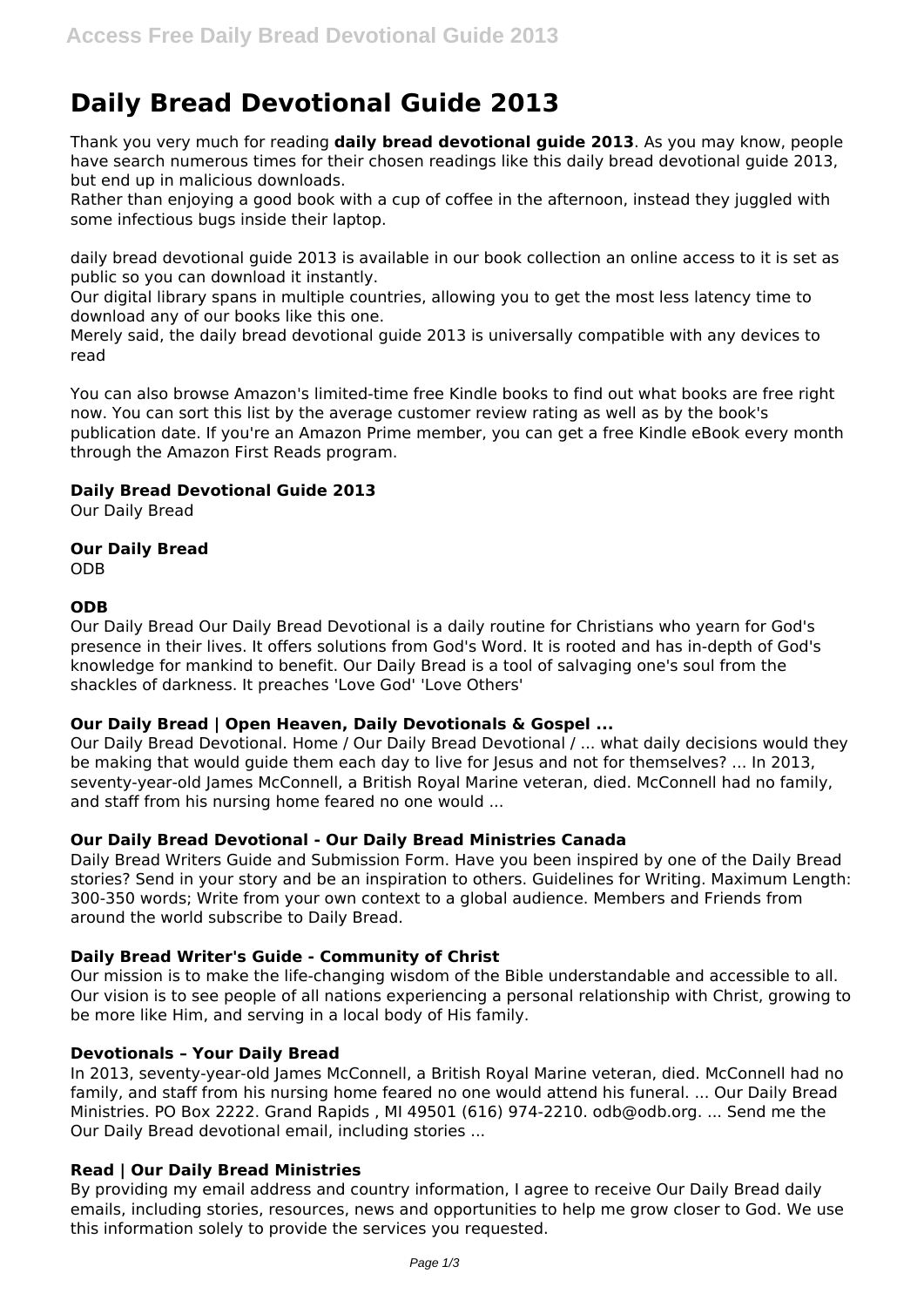#### **Our Daily Bread**

Add the Daily Devotional to your web site! Program Humble Servant (Part 1 of 2) Return to the Main Player. Buy CD Free Today's culture is marked by an emphasis on personal ambition and being recognized as successful. Study along with us on Truth For Life as Alistair Begg challenges us to follow Jesus' example and embrace an attitude of ...

#### **Ask the Right Questions - Daily Devotional from Truth For Life**

The daily devotional thoughts published in Our Daily Bread help readers spend time each day in God's Word. The Enhanced Edition of Our Daily Bread allows you to enjoy the same inspiring content found in the print edition of Our Daily Bread, but with many add Since it was first published in 1956, Our Daily Bread has become the resource for ...

#### **Our Daily Bread October/November/December 2013 - Enhanced ...**

For 80 years, The Upper Room daily devotional guide has encouraged people everywhere to share their stories of faith. Not long after its first issue was printed The Upper Room began crossing borders and being translated into Spanish, Korean, and Hindustani. Now, The Upper Room is translated into more than 30 languages and can be found in over 100 countries.

#### **The Upper Room**

13 And you shall provide a lamb a year old without blemish for a burnt offering to the LORD daily; morning by morning you shall provide it. 14 Also you shall provide a grain offering with it morning by morning, a sixth of an ephah and a third of a hin of oil to moisten the fine flour, a grain offering to the LORD continually by a perpetual ordinance.

#### **Daily Devotions - In Touch Ministries**

Insight: Our Daily Bread 7th September 2020 Devotional The book of Proverbs contains general wisdom applicable to people everywhere. No one has a corner on sayings like "walk with the wise and become wise; associate with fools and get in trouble" (Proverbs 13:20 nlt) and "Ill-gotten treasures have no lasting value" (10:2).

#### **Our Daily Bread 7th September 2020 Devotional - Now, then Next**

A daily devotional is a trusted guide, and it is an invitation to nurture your spiritual life. Devotionals include a Bible verse, a reflection on that verse, and usually a short prayer. They can be inspiring, comforting or even humorous. When you make time to read a daily devotion, you make space for your soul. A daily devotional offers a chance to take a break from the busy world and connect ...

#### **Daily Devotions - Daily Devotional - Daily Devotion ...**

Our Daily Bread 27 August 2020 Devotional for Thursday Topic: Rescue the Weak Today's Scripture: Psalm 82:3–4(NIV) Bible in a Year: Psalms 120–122, 1 Corinthians 9 Key Verse: Rescue the weak and the needy; deliver them from the hand of the wicked. – Psalm 82:4 Today's Insight: The psalms of Asaph (50; 73–83) take an honest […]

#### **Our Daily Bread 27 August 2020 Devotional - Rescue the Weak**

Our Daily Bread 20 August 2020 Devotional Topic: Working with God Today's Scripture: 1 Corinthians 3:1–9(NIV) Bible in a Year: Psalms 105–106,1 Corinthians 3 Key Verse: We are coworkers in God's service; you are God's field, God's building.- 1 Corinthians 3:9 Today's Insight: Greek thinkers often saw the soul or spirit as pure and eternal in […]

#### **Our Daily Bread 20 August 2020 Devotional - Working with God**

Scripture Union Daily Guide 8th September 2020 – Passion For God's Kingdom And Glory. Scripture Union Daily Guide 7th September 2020 – Pursue Things of Eternal Values ... Our Daily Bread 8th September 2020 Devotional – Loving Others with Our Prayers. Our Daily Bread 7th September 2020 Devotional – Now, then Next.

#### **MFM Daily Devotional | Open Heaven, Daily Devotionals ...**

Our Daily Bread 12th September 2020 Devotional TODAY'S TOPIC: DAY OF ENCOURAGEMENT Bible in a Year: Proverbs 13-15; 2 Corinthians 5 Key Verse: "We urge you, brothers and sisters, . . . encourage the disheartened". 1 Thessalonians 5:14 Today's Scripture: 1 Thessalonians 5:12–28 (NIV) Final Instructions 12 Now we ask you, brothers and sisters, to […]